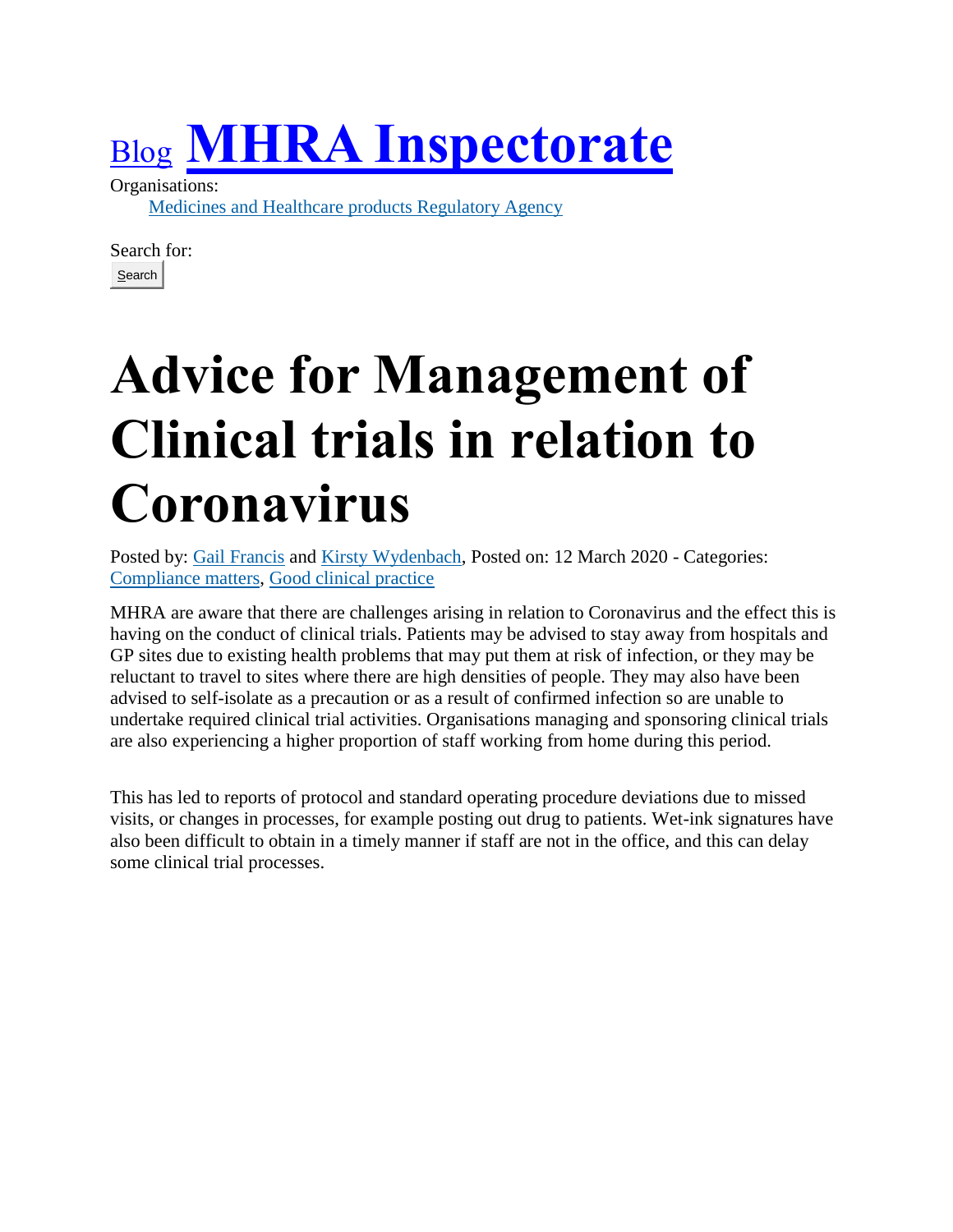

We recognise the difficulties this creates for managing trials and would like to offer some advice.

There will be an increase in protocol deviations; please ensure they are well documented, to enable appropriate evaluation for the trial.

An increase in protocol deviations in relation to Coronavirus will not constitute a serious breach, therefore there is no need to report this to us (unless of course patients are being put at risk).

Resources may need to be assessed in hospital settings, with staff working primarily in research being required to assist in other areas. This may mean certain oversight duties, such as monitoring and quality assurance activities might need to be reassessed and alternative proportionate mechanisms of oversight introduced (such as phone calls, video calls etc) to ensure ongoing subject safety and well-being. We would advise a brief risk assessment and documentation of the impact of this, with consideration of prioritisation of critical activities such as safety reporting. Remote monitoring can be considered; however, this should not place an extra burden on trial sites, and subjects must consent to any sharing of their personal information outside the trial site.

Prospective protocol waivers remain unacceptable, we would not expect you to bypass the eligibility process due to difficulties in assessing subjects and carrying out tests. Safety of